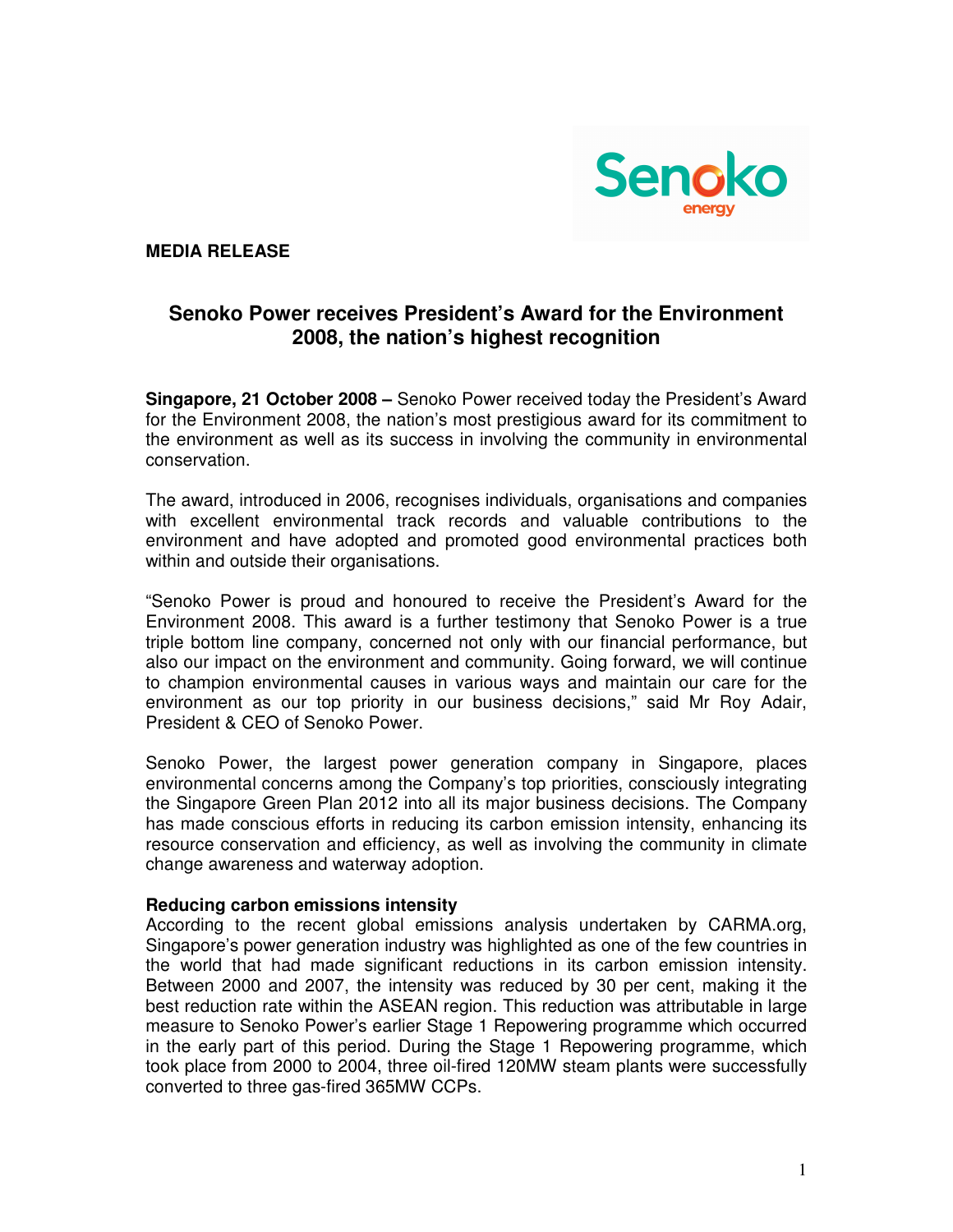Senoko Power recently launched the S\$750 million Stage 2 Repowering programme on 30 September 2008, to convert three 250MW oil-fired steam plants to two 430MW combined cycle plants. This will further reduce Senoko Power's carbon intensity and position the Company as the industry leader in carbon emission reductions.

#### **Resource conservation and efficiency**

Conscious of the scarcity of water resources in Singapore, Senoko Power invested S\$650,000 to bring in NEWater in 2003 and constructed a S\$7 million desalination plant in 2004. This allows the Company to meet up to 80% of its industrial water needs, reducing its reliance on potable water.

Recognising the importance of involving and educating its employees on environmental sustainability, Senoko Power encourages energy efficiency, water conservation and re-use and recycling initiatives within the Company. Its internal energy conservation practices involve installing lower wattage lighting and setting default air-conditioner temperatures at 25 degrees Celsius. It has also been able to increase its water efficiency by adopting water saving gadgets, reducing water wastage as well as early detection of water leakages. With these initiatives, Senoko Power has become the only power generation company in Singapore to receive the PUB's Watermark Award 2008 in August.

## **Involving the community**

Aspiring to be a leader in environmental responsibility, Senoko Power not only supports worthy community environmental programmes, but also proactively spearheads some of these programmes.

In March 2005, Senoko Power initiated the National Weather Study Project (NWSP) with S\$1 million sponsorship to promote climate change awareness among the student population. 178 schools in Singapore participated in NWSP 2006 competition while NWSP 2007 attracted 240 schools or two-thirds of all schools in Singapore. Today, the NWSP has received widespread endorsement from government ministries, statutory boards, academics, non-governmental organisations, conservation action groups, private organisations and the public. To date, Senoko Power has sponsored S\$1.8 million for the National Weather Study Project, with NWSP 2009 competition in progress.

Senoko Power adopted Sungei Sembawang earlier this year and involved 10 neighbouring schools to participate in regular voluntary riverside cleanups. A brochure detailing the attractions of Sungei Sembawang and water conservation programmes undertaken by participating schools was jointly produced by the Waterway Watch Society and Senoko Power. The brochure has been distributed to participating schools so that they in turn can distribute to residents and companies in the waterway's vicinity with the aims of encouraging community adoption and increasing public awareness of waterway conservation.

Under the NEA's Corporate and Schools Partnership Programme, Senoko Power has adopted 15 schools and encouraged these schools to participate in community environmental programmes such as Clean & Green Singapore and Earth Day.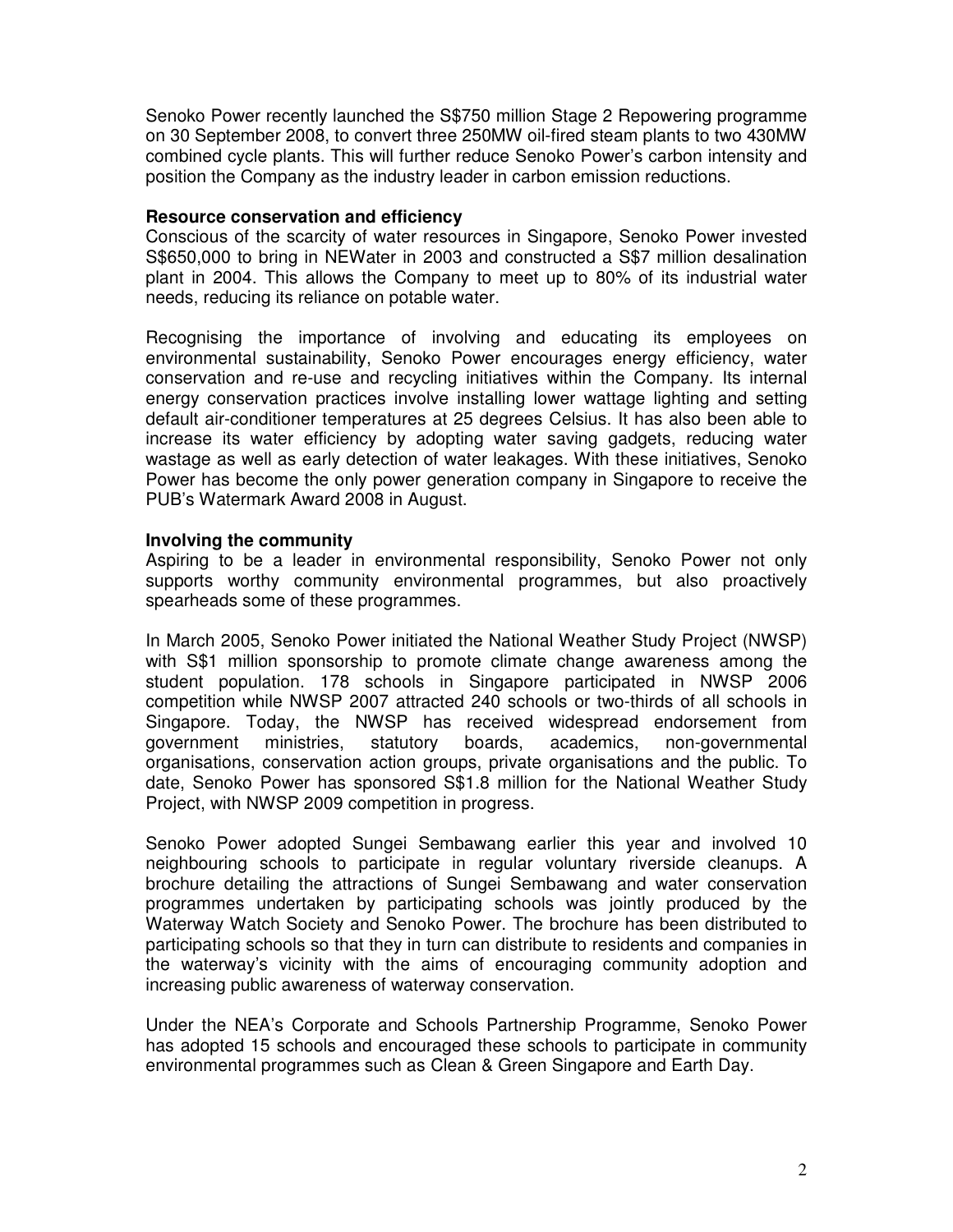Senoko Power's own employees have championed the cause for the environment by actively giving talks on energy efficiency and water conservation in schools, community libraries and workshops. Senoko Power has also been the main sponsor of Singapore Green Summit. Under the auspices of Singapore Environment Council, the SEC-Senoko Green Innovation Award recognises emerging products from Small & Medium Enterprises (SMEs) that promote environmental sustainability.

**-END-**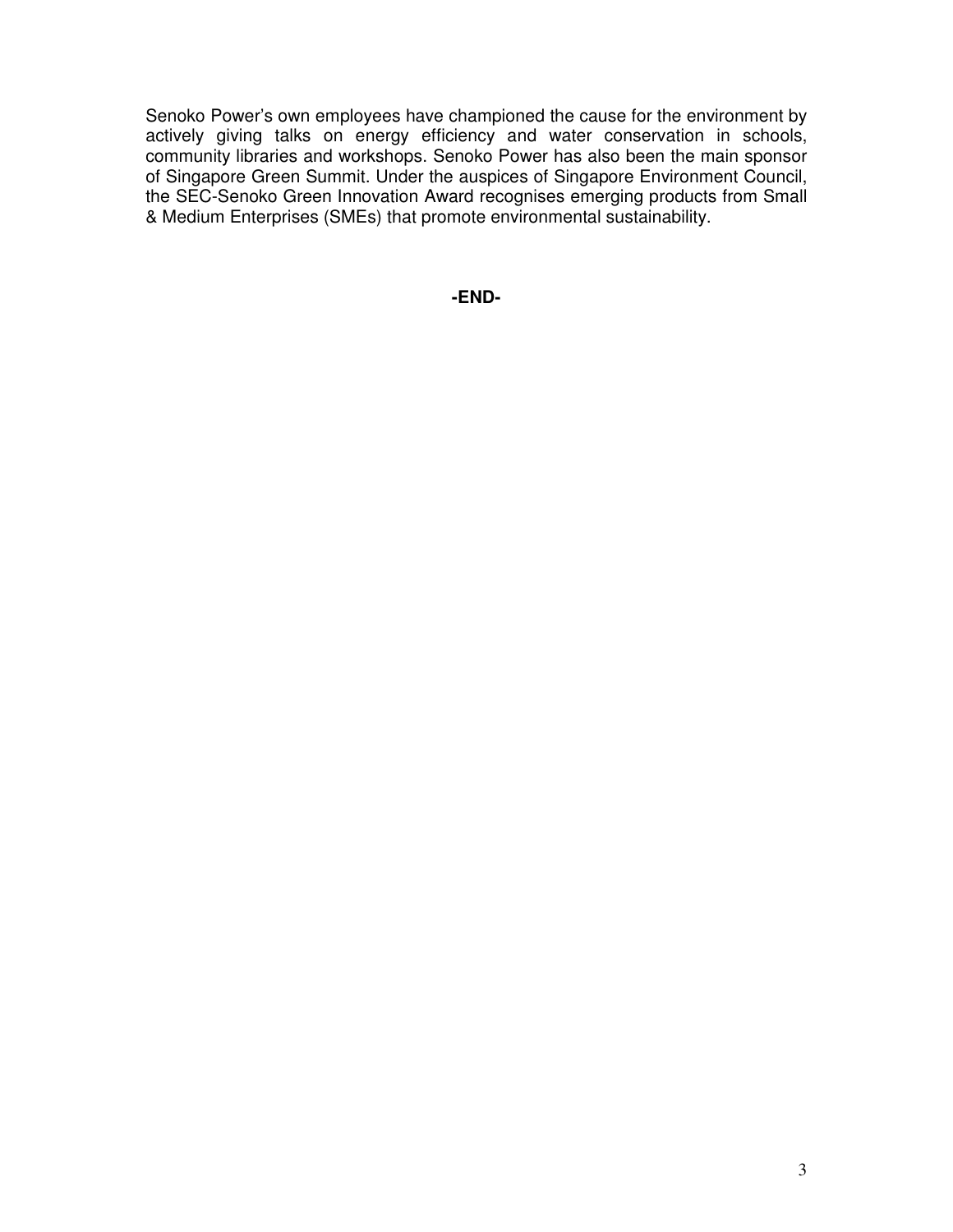#### **About Senoko Power Limited**

Senoko Power is the largest power generation company in Singapore, providing over 30% of the nation's electricity needs. Senoko Power is the first power generation company in Singapore to import clean natural gas for power generation in 1992, to launch the first combined cycle plant in 1996 and to be certified the ISO 9000 in 1998, OHSAS 18001 in 2003 and ISO 14001 in 2004.

Senoko Power has a combined installed capacity of 3,300 megawatts (MW) comprising 1,945MW of combined cycle plants (CCPs), 1,250MW of thermal plants and 105MW of fast-start gas turbines. Senoko Power owns and operates Senoko Power Station and Pasir Panjang Gas Turbine Station.

Senoko Power is owned by the Lion Power consortium, comprising Marubeni Corporation, GDF SUEZ, The Kansai Electric Power Co., Inc., Kyushu Electric Power Co., Inc. and Japan Bank for International Cooperation.

## **About Senoko Energy Supply (SES)**

Embracing the rapid deregulation and liberalisation of the Singapore electricity market, Senoko Power Ltd established its wholly-owned retail subsidiary, Senoko Energy Supply Pte Ltd., to retail electricity directly to major customers. SES obtained a Public Supply License from the Energy Market Authority (EMA) in February 2001 and is the first energy retail company to be certified ISO 9000 in 2002 and OHSAS 18001 & ISO 14001 in 2006. SES is one of the largest electricity retailers in the contestable market.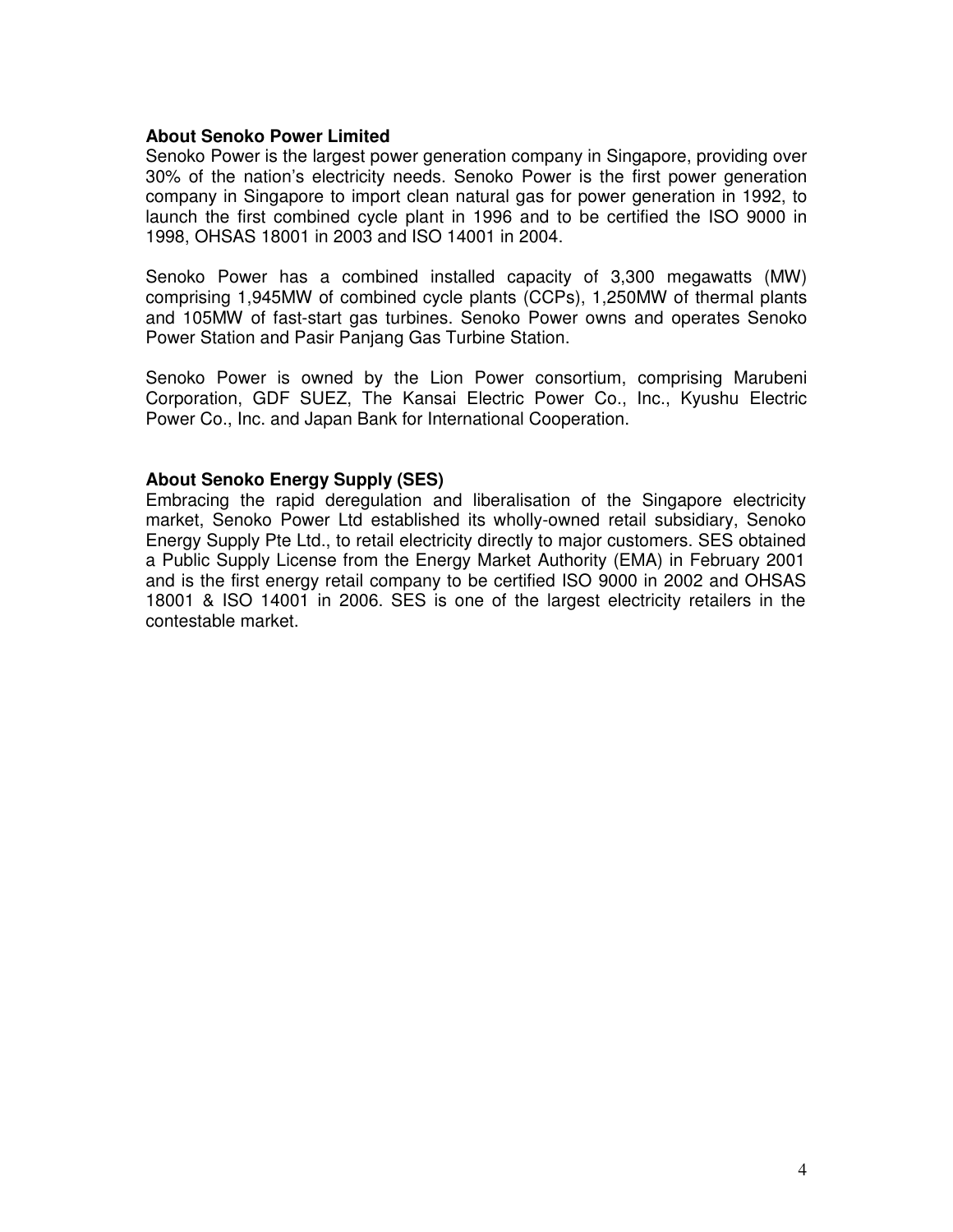# **THE PRESIDENT'S AWARD FOR THE ENVIRONMENT**

The President's Award for the Environment is the highest accolade in Singapore's Environment and Water Resources field. The Award aims to:

- Recognise significant achievements and contributions of individuals, organisations and companies towards Singapore achieving environmental and water sustainability;
- Raise the profile of environmental and water contributions and instil among Singaporeans the importance of conserving and enhancing our environmental and water resources; and
- Demonstrate Government's support for efforts by the 3P sectors (People, Public and Private) to sustain our environment

Individuals, organisations (NGOs, volunteer groups, grassroots organisations, institutions, public agencies, etc) and companies are eligible for the award. Individuals must be Singapore citizens or permanent residents, and organisations and companies must be registered in Singapore.

Nominees must possess the following qualities:

- An excellent environmental track record
- High impact contributions to the environment
- Adoption and promotion of good environmental practices both within and beyond themselves or their organizations.

Further details can be found at: http://www.mewr.gov.sg/presidentsaward/